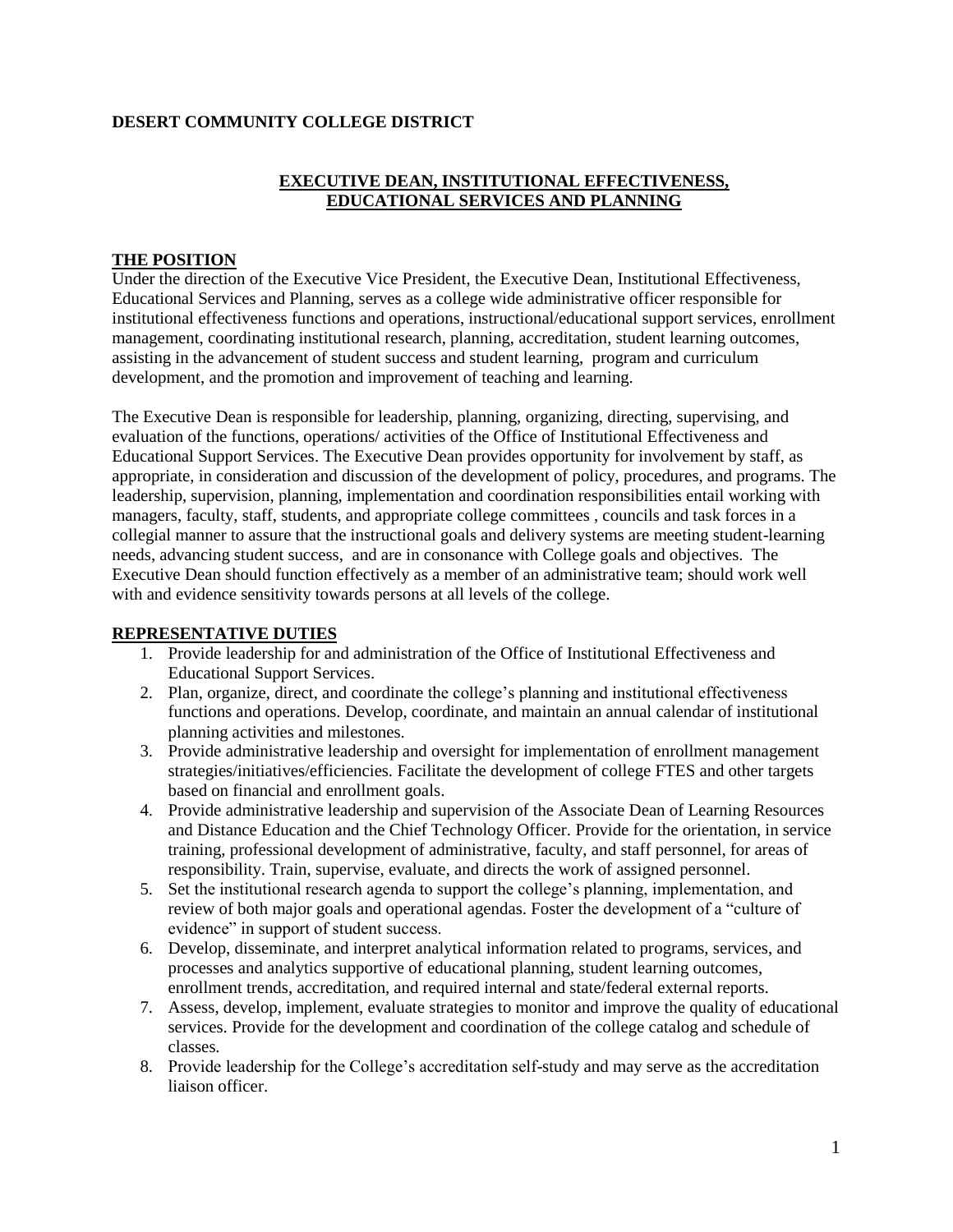- 9. Serve as an administrative representative on college curriculum and program review committees. Provide program analysis and assists in program development, planning for curriculum additions, modifications, deletions.
- 10. Oversee the implementation and tracking of student learning outcome assessments and use of to promote continual improvement of instructional programs. Assist in the development of strategies and activities that encourage and foster innovation in support of student success.
- 11. Serve as primary lead administrator in preparation of the college's 320-Report(s).
- 12. Work effectively with community groups, educational entities, business, industry, government and legislative bodies to develop partnerships which result in improved service to the community and students.
- 13. Maintain current knowledge of new developments and innovations in community colleges and higher education in general; recommend changes to maintain relevance of programs and services to meet student and community needs. Plan, implement, and evaluate change with appropriate consultation. Foster a culture of evidence in support of decision reaching processes.
- 14. Facilitate and enhance governance processes/relationships. Understand and support the role of faculty in participatory governance as delineated in Education Code and Title 5.
- 15. Prepare, submit, and monitor the annual budget for areas of responsibilities. Manage financial resources consistent with college policies and sound management principles. Develop, prepare, present and submit reports regarding areas of responsibility.
- 16. Provide for the development, coordination, and implementation of consistent guidelines and practices for areas of responsibility in accordance with Education Code and Title 5 regulations.
- 17. Serve on committees as appropriate; organize and chair meetings, lead workshops, facilitate group discussions and involve faculty and staff in idea generation, goal setting, and decisionmaking.
- 18. Represents, as appropriate, the college to national, state and local agencies, organizations, associations, conferences, and the community.
- 19. Administers area(s) of responsibility in accordance with college policies, federal, state and local laws, codes and regulations.
- 20. Coordinates special projects and initiatives as assigned.
- 21. Perform other duties as assigned.

## **MINIMUM QUALIFICATIONS**

Master's degree from an accredited institution, or possession of a valid California Community College Supervisory Credential, **AND** One year of formal training, internship, or leadership experience reasonably related to the administrative assignment. Evidence of a sensitivity to and understanding of the diverse academic, socioeconomic, cultural, disability, and ethnic backgrounds of community college students.

## **DESIRABLE QUALIFICATIONS**

Possession of an earned doctorate degree from an accredited institution. Progressive experience in the administration of educational programs and or support services or reasonably related field in a community college or university environment. Previous experience with enrollment services; curriculum development and innovation; design and implementation of planning, research, and assessment activities related to higher education; utilizing enrollment management in schedule planning; and accreditation self-study and or service on an accreditation evaluation team. General understanding of various facets of information technology and knowledge management support systems; and Student Learning Outcome (SLO) design, development, and or implementation. Demonstrated support for faculty and staff professional development. Commitment to participatory governance and ability to build consensus, resolve difficult issues, and foster a team environment. Demonstrated ability to work effectively and cooperatively with diverse constituencies within a participatory governance environment and to problem solve and make timely, fair, and equitable decisions. Effective oral and written communication skills. Knowledge of computers and computer applications that support management systems and business office functions.